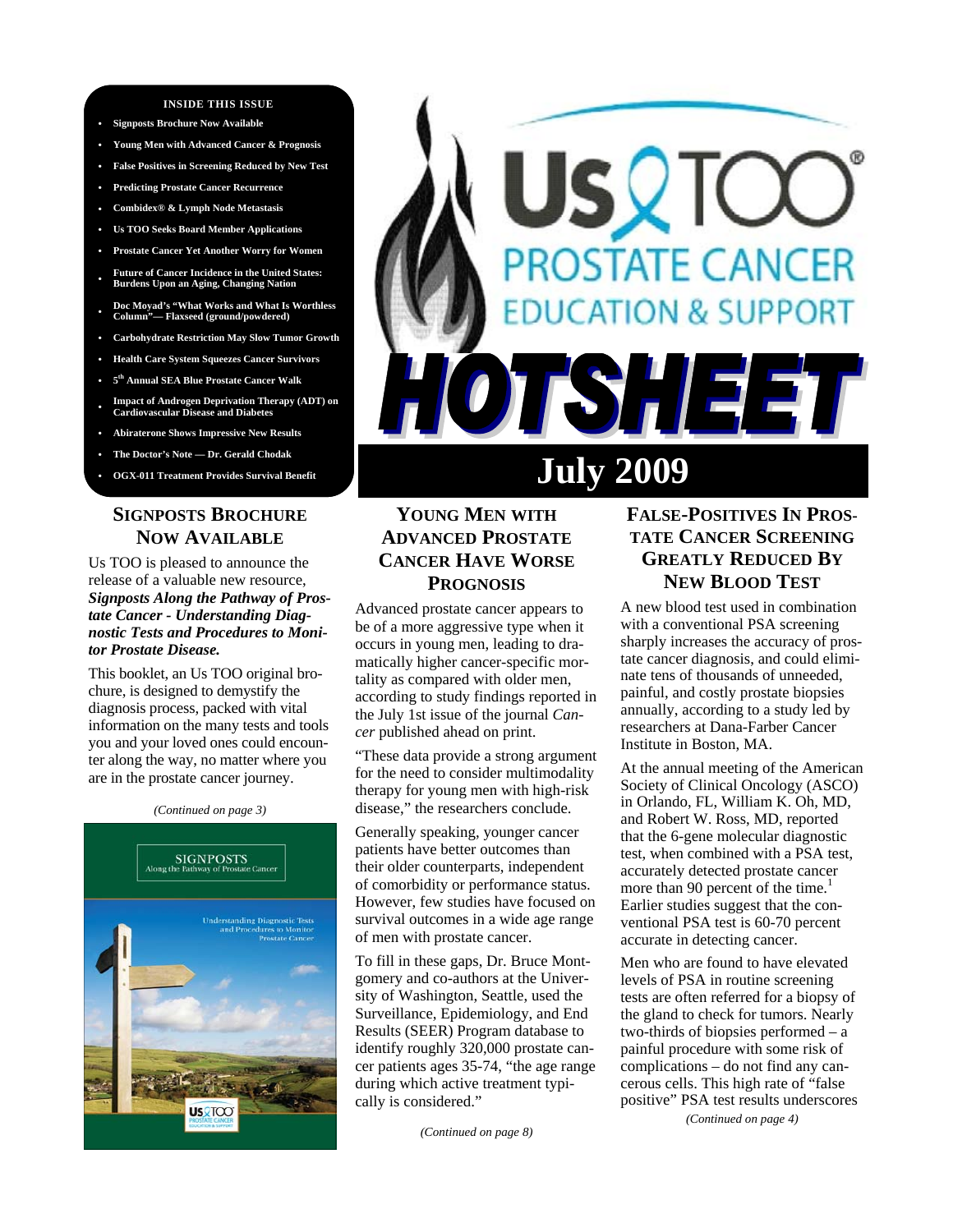#### **PROSTATE CANCER PATIENT SUPPORT - CALL 1-800-80-US TOO, OR GO TO <WWW.USTOO.ORG>**

THIS ISSUE OF THE US TOO PROSTATE CANCER HOTSHEET IS MADE POSSIBLE BY CHARITABLE CONTRIBUTIONS FROM

# **AMGEN** GTx Oncology AstraZeneca *AND PEOPLE LIKE YOU!*

ITEMS CONTAINED IN US TOO PUBLICATIONS ARE OBTAINED FROM VARIOUS NEWS SOURCES AND EDITED FOR INCLUSION. WHERE AVAILABLE, A POINT-OF-CONTACT IS PROVIDED.

REFERENCES TO PERSONS, COMPANIES, PRODUCTS OR SERVICES ARE PROVIDED FOR INFORMATION ONLY AND ARE NOT ENDORSEMENTS. READERS SHOULD CONDUCT THEIR OWN RESEARCH INTO ANY PERSON, COMPANY, PRODUCT OR SERVICE, AND CONSULT WITH THEIR LOVED ONES AND PERSONAL PHYSICIAN BEFORE DECIDING ON **ANY** COURSE OF ACTION.

THE INFORMATION AND OPINIONS EXPRESSED IN THIS PUBLICATION ARE NOT RECOMMENDATIONS FOR ANY MEDICAL TREATMENT, PRODUCT SERVICE OR COURSE OF ACTION BY US TOO INTERNA-TIONAL, INC., ITS OFFICERS AND DIRECTORS, OR THE EDITORS OF THIS PUBLICATION. FOR MEDICAL, LEGAL OR OTHER ADVICE, PLEASE CONSULT PROFES-SIONAL(S) OF YOUR CHOICE.

#### *HOTSHEET* EDITORIAL TEAM:

JONATHAN MCDERMED, PHARMD PAMELA BARRETT THOMAS N. KIRK GEORGE LEDWITH, BOARD REPRESENTATIVE

US TOO INTERNATIONAL STAFF & CONSULTANTS:

THOMAS N. KIRK, PRESIDENT AND CEO PAMELA BARRETT, DEVELOPMENT DIRECTOR TERRI GIBBONS, CHAPTER SERVICES PROGRAM MANAGER

JAQUELINE KONIECZKA, OFFICE MANAGER RYAN MAGUIRE, COMMUNICATIONS COORDINATOR ELIZABETH CABALKA, PROGRAM CONSULTANT

#### US TOO BOARD OF DIRECTORS:

*EXECUTIVE COMMITTEE/OFFICERS* FRED MILLS, CHAIRMAN GEORGE LEDWITH, VICE-CHAIRMAN CARL FRANKEL, SECRETARY GREGORY BIELAWSKI, TREASURER DAVID P. HOUCHENS, PHD, ASSISTANT TREASURER JO ANN HARDY, MEMBER AT LARGE THOMAS N. KIRK, PRESIDENT AND CEO

*DIRECTORS:* 

ROBERT FIDOTIN, PHD TOM HIATT KAY LOWMASTER, MSW, LCSW RICK LYKE, APR BILL PALOS STUART PORTER RIDGE TAYLOR RON WITHERSPOON

US TOO INTERNATIONAL, INC. IS INCORPORATED IN THE STATE OF ILLINOIS AND RECOGNIZED AS A 501(C)(3) NOT-FOR-PROFIT CHARITABLE CORPORATION.

#### **DONATIONS / GIFTS TO US TOO ARE TAX DEDUCTIBLE.**

5003 FAIRVIEW AVE. DOWNER'S GROVE, IL 60515 PHONE: (630) 795-1002 / FAX: (630) 795-1602

WEBSITE: WWW.USTOO.ORG

COPYRIGHT 2009, US TOO INTERNATIONAL, INC.

# **PREDICTING PROSTATE CANCER RECURRENCE**

#### **US researchers have linked low oxygen levels in prostate tumors to cancer recurrence**

Using a statistical model that accounted for such risk factors as tumor grade, prostate-specific antigen level and tumor size, researchers at the Fox Chase Cancer Center in Philadelphia, PA found low oxygen – hypoxia – in the tumor before treatment to be a significant independent predictor of an increase in PSA levels.

In other words, even after accounting for PSA value, Gleason score, tumor size, age, and other prostate cancer risk factors, tumor hypoxia alone could predict the likelihood of increased PSA levels, and potentially tumor recurrence.

The findings were presented at the American Society of Clinical Oncology (ASCO) annual meeting in Orlando, FL.

Dr. Aruna Turaka and colleagues custom-built a probe to monitor the amount of oxygen that prostate tumors and non-cancerous muscle tissue were receiving on 57 patients with low or intermediate risk of cancer – just before the patients received a form of localized radiation therapy known as brachytherapy.

The researchers tracked the patients. Eight of the 57 patients experienced an increase in PSA levels following prostate cancer treatment. Overall, average muscle oxygenation was 12.5-times higher than that of the tumor.

"Now the goal is to apply the results to the clinic," Turaka said in a statement.

"We already knew that there are hypoxic regions within cancers," she said. "The future goal is to interpolate that to relate to the expression of molecular markers [such as hypoxiainducible factor-1-alpha] and attack those tumors with dose escalation radiation oncology strategies and targeted agents."

Poster presented at the 2009 Annual meeting of ASCO, abstract #5136, 31 May 2009

*United Press International 23 May 2009* 

# **FERUMOXTRAN-10 AND MRI HELP DETECT METASTASIS OF PROSTATE CANCER TO LYMPH NODES**

In patients with prostate cancer, MRI with the experimental imaging agent ferumoxtran-10 (known as Combidex® in the US) appears to be effective in detecting lymph node metastases outside of the routine surgical area, Dutch researchers report in the May issue of the journal *Radiology* (Vol. 251, pp. 408-14, 2009).

"With Combidex MRI, small – 2 mm – lymph node metastases can be detected with high accuracy," senior investigator Dr. Jelle O. Barentsz told Reuters Health.

Dr. Barentsz of University Medical Center Nijmegen and colleagues employed the method in 296 men who were at intermediate-to-high risk of

*(Continued on page 8)* 

# **US TOO SEEKS BOARD MEMBER APPLICATIONS**

Us TOO is pleased to announce the annual public call for nominations to the Us TOO International Board of Directors. The Board Membership Committee, chaired by Carl Frankel, will review and evaluate nominees and submit recommendations to the full Board for approval at its December 2009 Board meeting.

Selection criteria includes items such as the candidate's relationship to Us TOO's purpose, its membership criteria ("…any man diagnosed with prostate cancer, a member of such a man's family or significant other, or any person involved in or interested in support or treatment of any such patients…"), familiarity with an Us TOO chapter, ability to think globally, skills or experience deemed beneficial to the work of Us TOO and commitment to Us TOO's purpose and mission.

Letters of nomination with a vita or resume should be sent by August 31, 2009 to Thomas Kirk, President/CEO, Us TOO International, 5003 Fairview Avenue, Downers Grove, IL 60515 or e-mail <tom@ustoo.org>.

## **US TOO PROSTATE CANCER EDUCATION & SUPPORT HOT SHEET - JULY 2009 P. 2**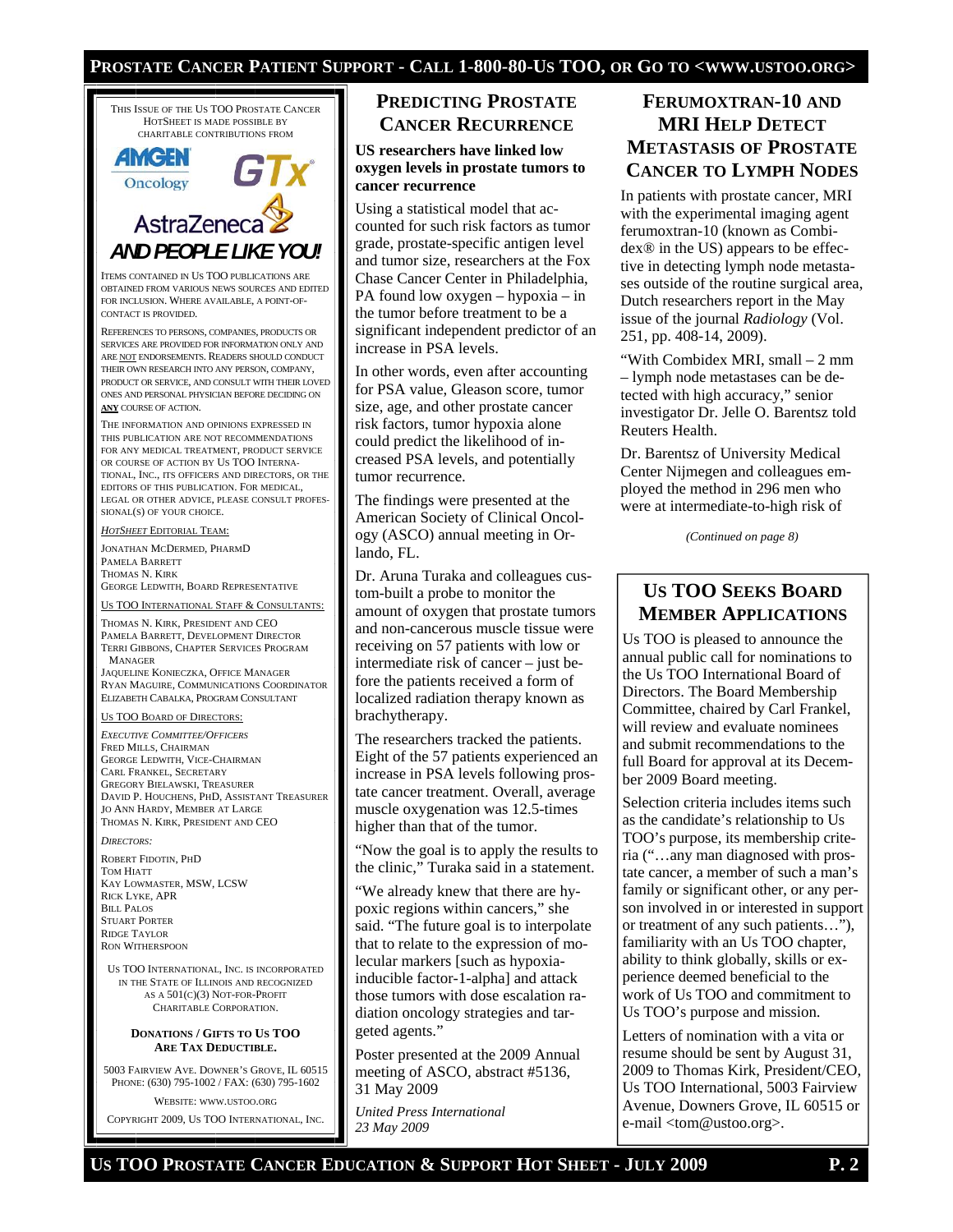## **PROSTATE CANCER YET ANOTHER WORRY FOR WOMEN**

Women worry about a lot – their children, relationships, jobs, health, hair and so on. But new research out of Mount Sinai Medical Center in New York has found that some women are worrying about something rather unexpected: prostate cancer. The wives and partners of men with prostate cancer actually worry more about the cancer's recurrence than the men themselves, according to a study presented at a recent meeting of the Society of Behavioral Medicine in Montreal.

The study, which focused on 96 men and their long-term spouses or girlfriends, found that at the time of prostate cancer diagnosis, male patients described themselves as "moderately worried" about the chance of their disease recurring, while female spouses and partners described themselves as "very much" worried.

After treatment, the men's worry went down. The spouses', on the other hand, stuck around.

"What surprised me is that after treatment, the patients' worry went down in an even slope," said Dr. Michael Diefenbach, associate professor of urology and oncological sciences at Mount Sinai and a lead researcher on the study. "At 12 months, they were really only slightly worried about recurrence. But for the spouse, the decline was not as pronounced. It seemed to flatten out a little bit, but there is this continued moderate worry about cancer recurring."

Feeling frustrated and out of control may be part of the reason partners seem to worry more than patients, said Diefenbach. "If you are a patient, then you do something through your treatment, you have control," he said. "You think, 'I've been treated, I've done everything I can do and hopefully, it's gone now'. But the partners don't go through the actual treatment. There's less of a perceived control and that, in my mind, seems to be connected with this continued worry."

Different attitudes about health may be another factor contributing to the "anxiety-gap."

"Women know more about health than men do, they're used to dealing with the medical system, they're the gatekeeper for the family's health," said Diefenbach. "They oftentimes make the appointment for their husband and tell them to go to the doctor and get screened. They're much more intimately involved with health and seem to think about it more than men do."

Men, on the other hand, often take a less active role, which can be problematic when it comes to prostate cancer since it requires a considerable amount of personal decision-making with regard to treatment. "I think a lot of men, particularly with prostate cancer, will say, 'Tell me what to do, doc, and I'll do it,'" says Diefenbach. "They're much more likely to follow a physician's advice, which reinforces that notion that they want to have an action plan, follow it and be done with it."

Diefenbach hopes that his recent findings will help health care providers move forward when it comes to dealing with partners and spouses of prostate cancer patients.

"There's very little attention paid to the emotional reaction of the patient but less so for their spouses," he says. "I think what this study suggests is that the clinician or health care providers need to pay attention to that. It's been said that cancer is a disease of the family, but when you look at how it's treated, it's really just for the patient." *MSNBC, 27 May 2009* 

#### **SIGNPOSTS BROCHURE**

*(Continued from page 1)* 

Whether you are seeking information about tests to diagnose and stage prostate cancer, or seeking clarification about follow up tests to monitor the disease process, *Signposts* provides straight-forward and easy-tounderstand information.

*Signposts* is made possible through charitable contributions from Aureon Laboratories, EUSA Pharma and Medrad — special thanks to each of them for their support!!

Like *Pathways* and nearly all Us TOO's educational resources*, Signposts* is now available in two formats, print and downloadable from Us TOO's website, **<www.ustoo.org/ freematerials>**.

# **FUTURE OF CANCER INCIDENCE IN THE UNITED STATES: BURDENS UPON AN AGING, CHANGING NATION**

Smith BD, Smith GL, Hurria A, Hortobagyi GN, Buchholz TA

# **J Clin Oncol 27: 2758-65, 2009**

#### **Purpose**

By 2030, the United States' population will increase to approximately 365 million, including 72 million older adults (age  $> 65$  years) and 157 million minority individuals. Although cancer incidence varies by age and race, the impact of demographic changes on cancer incidence has not been fully characterized. We sought to estimate the number of cancer patients diagnosed in the United States through 2030 by age and race.

#### **Methods**

Current demographic-specific cancer incidence rates were calculated using the Surveillance Epidemiology and End Results database. Population projections from the Census Bureau were used to project future cancer incidence through 2030.

#### **Results**

From 2010 to 2030, the total projected cancer incidence will increase by approximately 45%, from 1.6 million in 2010 to 2.3 million in 2030. This increase is driven by cancer diagnosed in older adults and minorities. A 67% increase in cancer incidence is anticipated for older adults, compared with an 11% increase for younger adults. A 99% increase is anticipated for minorities, compared with a 31% increase for whites. From 2010 to 2030, the percentage of all cancers diagnosed in older adults will increase from 61% to 70%, and the percentage of all cancers diagnosed in minorities will increase from 21% to 28%.

#### **Conclusion**

Demographic changes in the United States will result in a marked increase in the number of cancer diagnoses over the next 20 years. Continued efforts are needed to improve cancer care for older adults and minorities.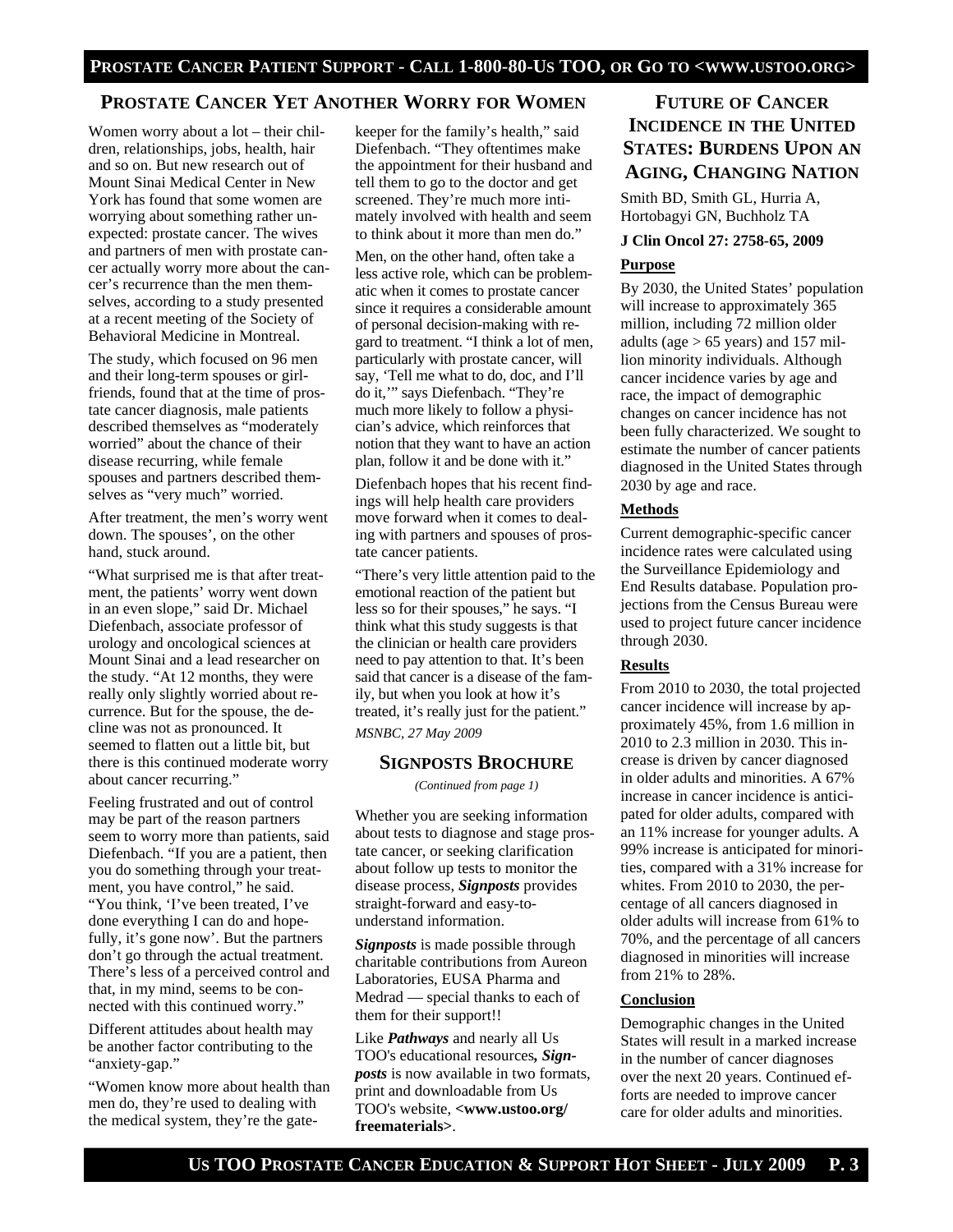#### **6-GENE BLOOD TEST**

the need for a more accurate method for detecting prostate cancer, said Oh, who is the clinical director of the Lank Center for Genitourinary Oncology at Dana-Farber. *(Continued from page 1)* 

The two-year study involved 484 participants. The group comprised 204 men with known prostate cancer, 110 men with benign prostatic hypertrophy (BPH), and 170 healthy men in a control group. (BPH can elevate PSA levels in the blood, which often leads to a biopsy to rule out prostate cancer.) These groups were split into agematched training and validation sets.

The researchers sought to measure the accuracy of the 6-gene whole blood RNA transcript-based diagnostic test both in terms of its sensitivity (the ability to detect prostate cancer) and specificity (the ability to identify people who don't have prostate cancer). The test was developed by Source MDx, based in Boulder, CO.

The study found that "the 6-gene model was more accurate than PSA alone at predicting cancer if you had it and no cancer if you didn't," said Oh. The test's accuracy improved even more when PSA measurements were added. Combined, the two tests achieved a diagnostic accuracy of more than 90 percent in specificity and sensitivity and eliminated most of the falsepositives yielded by the PSA test.

Based on these findings, the researchers are planning to conduct a larger, multicenter clinical trial involving approximately 1,000 men to determine if the findings remain valid.

"These findings are very encouraging and suggest that this new test could spare tens of thousands of men from undergoing an unnecessary biopsy," Oh said. "However, until we can verify our findings, it is important to recognize that the PSA test, despite its limitations, is still the best test available for diagnosing prostate cancer at this time."

1. Poster presented at the 2009 Annual meeting of ASCO, abstract 5052, 31 May 2009

*<www.medicalnewstoday.com/ articles/151918.php>, 29 May 2009* 

# **DOC MOYAD'S WHAT WORKS & WHAT IS WORTHLESS COLUMN, ALSO KNOWN AS "NO BOGUS SCIENCE" COLUMN**

**"Flaxseed (ground/powdered) is your friend!" (& Red Wings Hockey is #1!)**

Mark A. Moyad, MD, MPH

University of Michigan Medical Center, Department of Urology

**Bottom Line** or "Just the Flax, ma'am" (for you 1950s Dragnet fans): Flaxseed now has one of the largest randomized studies in the history of prostate cancer to show that it may be beneficial. Three tablespoons of flaxseed powder a day on whatever you like (cereal, yogurt, smoothie …) should be recommended before a radical prostatectomy (and perhaps before and after other cancer treatments).

Flaxseed (linseed) is a wonderful alternative remedy to reduce cholesterol, hot flashes, weight (yes, I said "weight" or "waist"), and to improve overall health. It is also high in fiber and really high in plant omega-3 fatty acids! However, its impact in prostate cancer has been controversial because over the past decade some laboratory studies and other studies that did not include flaxseed but some of the compounds in it suggested it could be harmful and encourage tumor growth.

However, over the past 10 years when flaxseed powder itself was used in men with and without prostate cancer the studies have been very, very positive! So, these researchers tried to determine the impact of flaxseed powder and/or a low-fat diet on prostate tissue and other parameters before and after radical prostatectomy in a very large and outstanding study.<sup>1</sup> It is one of the largest and well-done dietary studies in medical history conducted only with prostate cancer patients!

A total of 161 prostate cancer patients at least 21 days before surgery were randomized to one of 4 groups: control (regular) diet, flaxseed (30 grams/day), low-fat diet (<20% of calories from fat), or flaxseed and low-fat. Postsurgical specimens were analyzed for Ki-67 a proliferative (tumor growth) biomarker and apoptosis (cell death) before (biopsy) and after surgery.

Ki-67 rates were significantly lower (P<0.002) among men in the flaxseed groups ONLY compared to low-fat alone or control (that is a good thing because higher Ki-67 suggests more tumor growth and a lower Ki-67 sug-

gests less tumor growth). So, flaxseed was found to be safe and may provide molecular changes that may ultimately discourage prostate cancer growth.

What does this mean for you and me? Few randomized trials in prostate cancer have made me happier than this one! Flaxseed has a history of being completely heart healthy, but its best feature is that any individual can afford it because it is so dirt-cheap. Gee, I wonder why you do not see any flaxseed powder commercials on TV?! How can you possibly make money from cheap flaxseed?! How about if I sell you an official (not unofficial, of course) Pure Gold Flaxseed Grinders? (dumb idea—let's move on)! Remember the study was done with ground flaxseed powder, but flaxseed pills and flaxseed oil have little to no research in prostate cancer so I would not spend my money on them.

One more important finding from this clinical trial needs to be emphasized. When researchers looked at prostate and blood levels of plant omega-3 fatty acids (the heart healthy fats found in flaxseed) they could not find large amounts of the plant form, but they did find higher levels of the fish oil form of omega-3 fatty acids! What does this mean? The body seemed to convert the plant form of omega-3 fats in flaxseed to the healthy type found in fish oil! Perhaps this is another reason flaxseed powder is so healthy. What a wonderful study filled with helpful Flax and not fiction (corny but funny don't you think)!

1. Demark-Wahnefried W, Polascik TJ, George SL, et al. *Cancer Epidemiol Biomarkers Prev* 17: 3577-87, 2008)

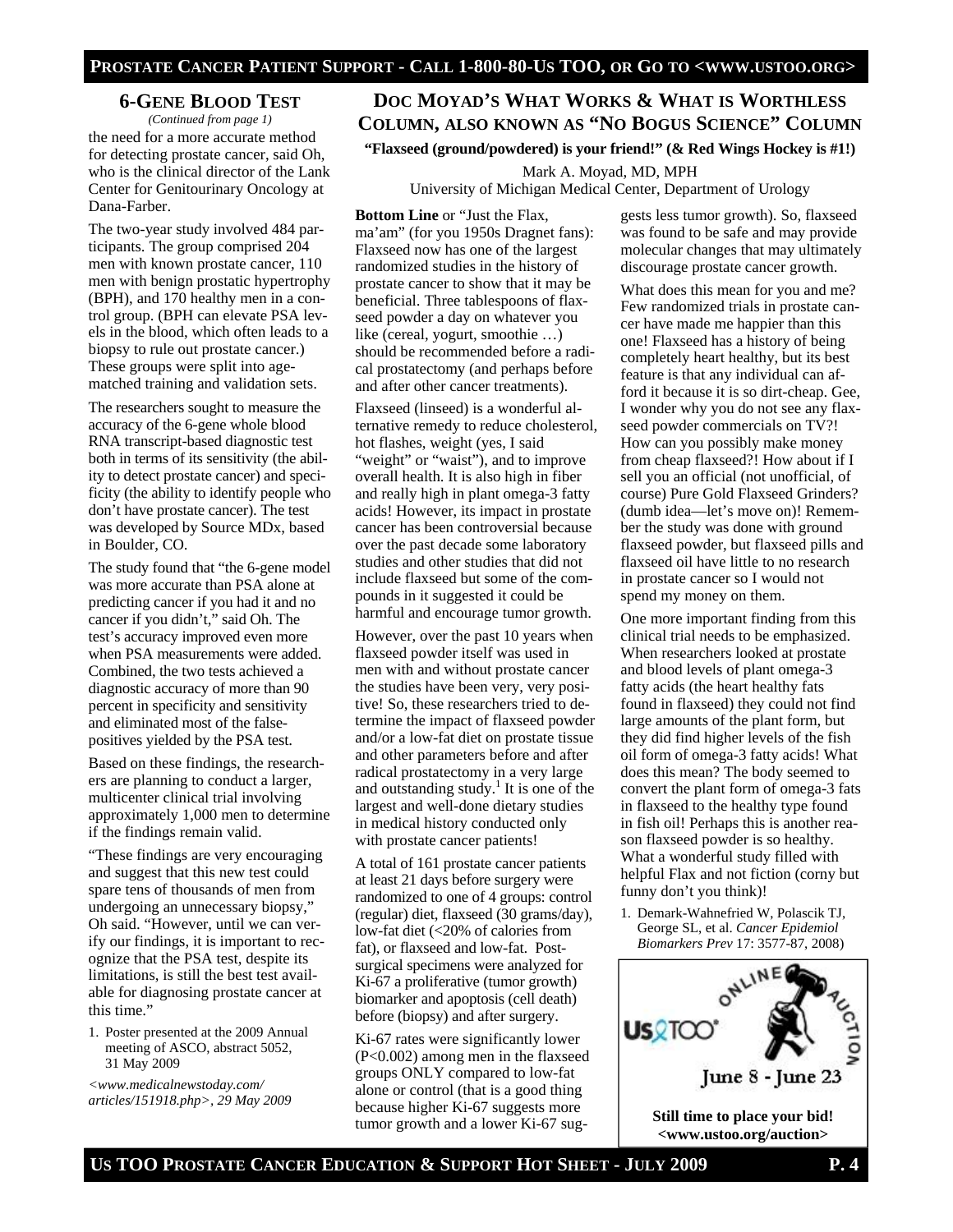# **CARBOHYDRATE RESTRICTION MAY SLOW PROSTATE TUMOR GROWTH**

Restricting carbohydrates, regardless of weight loss, appears to slow the growth of prostate tumors, according to an animal study published online in the journal *Cancer Prevention Research* by researchers in the Duke Prostate Center on 26 May 2009.

"Previous work here and elsewhere has shown that a diet light in carbohydrates could slow tumor growth, but the animals in those studies also lost weight, and because we know that weight loss can restrict the amount of energy feeding tumors, we weren't able to tell just how big an impact the pure carbohydrate restriction was having, until now," said Stephen Freedland, MD, a urologist in the Duke Prostate Center and lead investigator on this study.

The researchers believe that insulin and insulin-like growth factor contribute to the growth and proliferation of prostate cancer, and that a diet devoid of carbohydrates lowers serum insulin levels in the bodies of the mice, thereby slowing tumor growth, Freedland said.

Study animals were fed one of three diets: a very high fat/ no carbohydrate diet; a low-fat/ high carbohydrate diet; and a high fat/ moderate-carbohydrate diet, which is most similar to the "Western" diet most Americans eat, Freedland said. They were then injected with prostate tumors at the same time.

"The mice fed a no-carbohydrate diet experienced a 40 to 50 percent prolonged survival over the other mice," Freedland said. Mice on the nocarbohydrate diet consumed more calories to keep body weights consistent with mice on the other study arms.

"We found that carbohydrate restriction without energy restriction – or weight loss – does indeed result in tumor growth delay," he said.

The researchers plan to begin recruiting patients at two sites – Duke and the University of California – Los Angeles – for a clinical trial to determine if restricting carbohydrate intake in patients with prostate cancer can similarly slow tumor growth. The trial should begin within a few weeks.

*ScienceDaily, 28 May 2009* 

# **BROKEN HEALTH CARE SYSTEM FOSTERS TREATMENT DELAYS AND STRAINED FINANCES FOR CANCER PATIENTS**

#### **Maintaining Insurance Coverage Also a Challenge**

According to a national poll released on 26 May 2009 by the American Cancer Society Cancer Action Network (ACS CAN), one in four people currently receiving cancer-related care has delayed treatment in the past year, and nearly one in three people under age 65 who have been diagnosed with cancer has been uninsured at some point since their diagnosis.

The unique poll of families affected by cancer also found that more than 40 percent had trouble affording care in the past few years. More than one in five families has used up all or most of its savings and one in seven has incurred thousands of dollars in medical debt because of high health care costs.

The survey also found that two-thirds of Americans under age 65 diagnosed with cancer who searched for coverage outside the employer-based system could not find an affordable plan. The poll was conducted by Lake Research Partners and American Viewpoint from May 1 to 11, 2009 and queried 1,057 families nationwide that are affected by cancer .

Scientific research done by the Society has shown that lack of access to care can lead to later stage diagnoses, when cancer is more expensive to treat and harder to survive. Research has also shown that people with insurance have

better chances of surviving cancer than people who are uninsured even when the uninsured are diagnosed at earlier stages of the disease.

"Cancer patients are acutely aware of the holes that exist in our current 'sick care' system and are too often forced to delay or forego lifesaving screenings and treatments because of lack of access to critical care," said Daniel E. Smith, president of ACS CAN. "If we can fix the health care system for cancer patients, we will fix it for virtually anyone who touches the system, including those who face a chronic disease diagnosis."

That's why ACS CAN is strongly pushing for health care reform this year. ACS CAN is a leading voice of patients in the health care reform debate, having worked with a broad cross-section of stakeholders for the past several years to build momentum for reform nationwide.

*<http://www.acscan.org> 26 May 2009* 

*Are you a fan of the open road, or just want to wear the t-shirt?* 

**Make a difference & support the Rocky Mountains Prostate Cancer Awareness Ride!** 

**<www.RockiesPCAwarenessRide.com>** 



US TOO PROSTATE CANCER EDUCATION & SUPPORT HOT SHEET - JULY 2009 P. 5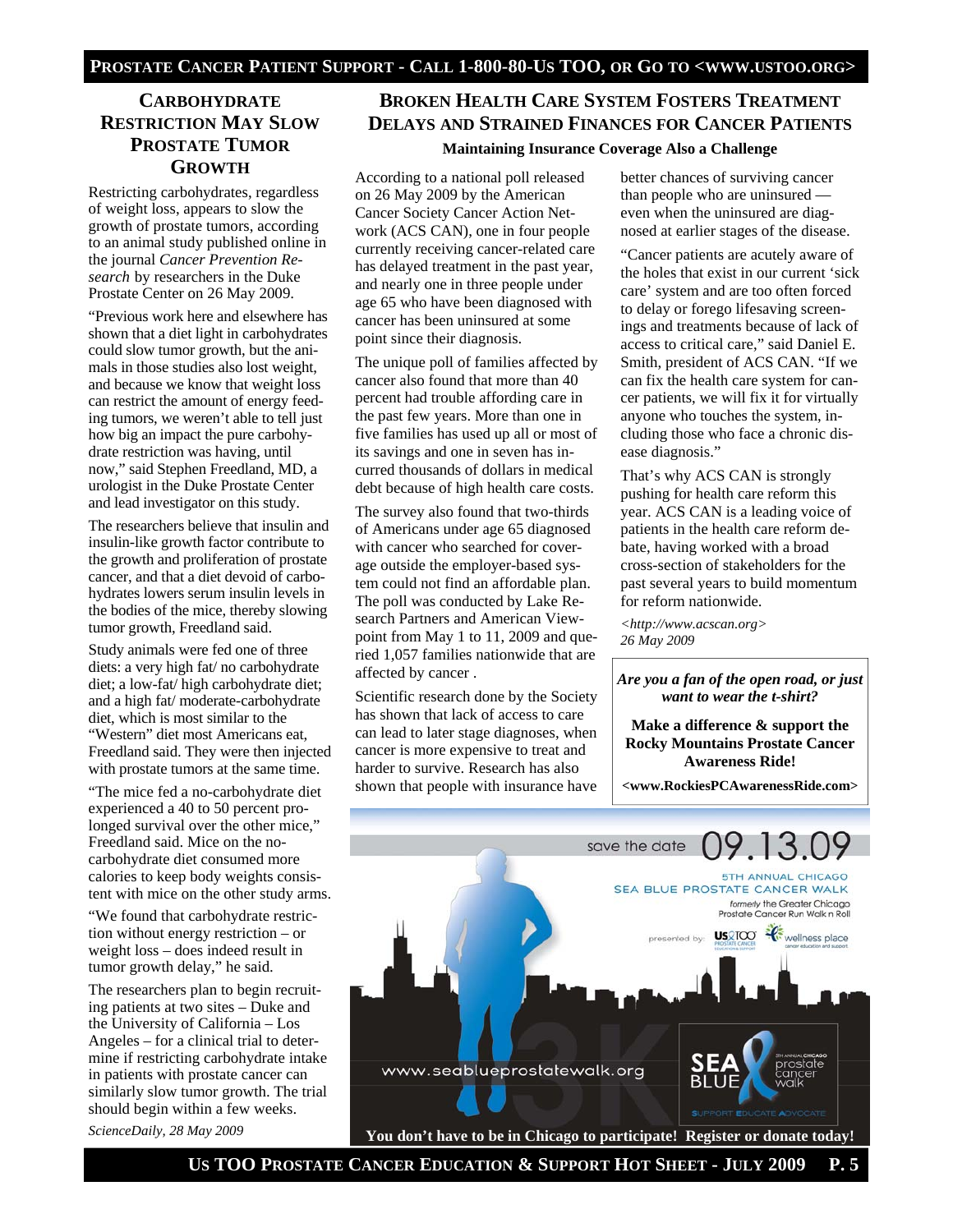# **IMPACT OF ANDROGEN DEPRIVATION THERAPY ON CARDIOVASCULAR DISEASE AND DIABETES**

Alibhai SMH, Duong-Hua M, Sutradhar R, et al

# *J Clin Oncol***, e-pub, 8 June 2009**

#### **Purpose**

Androgen deprivation therapy (ADT) may be associated with an increased risk of diabetes mellitus but the risk of both acute myocardial infarction (AMI) and cardiovascular mortality remain controversial because few outcomes and conflicting findings have been reported. We sought to clarify whether ADT is associated with these outcomes in a large, representative cohort.

#### **Methods**

Using linked administrative databases in Ontario, Canada, men age 66 years or older with prostate cancer given continuous ADT for at least 6 months or who underwent bilateral orchiectomy ( $n = 19,079$ ) were matched with men with prostate cancer who had never received ADT. Treated and untreated groups were matched 1:1 (i.e., hard-matched) on age, prior cancer treatment, and year of diagnosis and propensity-matched on comorbidities, medications, cardiovascular risk factors, prior fractures, and socioeconomic variables. Primary outcomes were development of AMI, sudden cardiac death, and diabetes. Fragility fracture was also examined.

#### **Results**

The cohort was observed for a mean of 6.47 years. In time-to-event analyses, ADT use was associated with an increased risk of diabetes (hazard ratio [HR], 1.16; 95% CI, 1.11 to 1.21) and fragility fracture (HR, 1.65; 95% CI, 1.53 to 1.77) but not with AMI (HR, 0.91; 95% CI, 0.84 to 1.00) or sudden cardiac death (HR, 0.96; 95% CI, 0.83 to 1.10). Increasing duration of ADT was associated with an excess risk of fragility fractures and diabetes but not cardiac outcomes.

#### **Conclusion**

Continuous ADT use for at least 6 months in older men is associated with an increased risk of diabetes and fragility fracture but not AMI or sudden cardiac death.

# **PROSTATE CANCER DRUG ABIRATERONE SHOWS IMPRESSIVE NEW RESEARCH RESULTS**

New UK research confirms the groundbreaking cancer drug abiraterone provides significant benefit for up to two-thirds of men with advanced and aggressive prostate cancer, according to a study published online in the *Journal of Clinical Oncology*. The drug, discovered at The Institute of Cancer Research (ICR) in the Cancer Research UK Centre for Cancer Therapeutics, made headlines in July 2008 when the first UK phase I clinical trial reported significant shrinkage of patients' tumors and reduction in pain. Scientists hailed it as one of the most significant developments in prostate cancer in 60 years.

This second publication of a phase I/II study, reporting on 54 patients, confirms the Phase I results. In addition, ICR scientists have worked out how to delay drug resistance and developed a test to identify the men most likely to benefit from abiraterone. These phase I/ II studies were undertaken by the ICR and The Royal Marsden Hospital and were funded by Cougar Biotechnology Inc. The lead researchers on the study were funded by Cancer Research UK.

Lead researcher Dr Gert Attard stated "Phase I/II results showed that up to 70 per cent of men responded to the drug, abiraterone. About two-thirds of men experienced significant benefits for an average of eight months, with scans showing their tumors decreased in size and their PSA levels dropped substantially. "Our latest study also shows that by combining abiraterone with a steroid treatment when abiraterone stops working, we can reverse resistance and extend the response to this treatment by another 12 months."

"We have also noticed that the majority of patients who had very significant shrinkage of their tumors had an abnormality of a gene called ERG that was probably driving their cancer. We have developed a test for this ERG gene so we can identify the men most likely to benefit from abiraterone."

Chief investigator Dr Johann de Bono is extremely optimistic about these results: "Almost all these men had cancer that had spread to the bones, lymph

glands and elsewhere. Many were in pain and not enjoying life. The patients involved in this trial remained painfree for an average of about eight months, a brilliant result for those with aggressive prostate cancer and their families. For about a third of men – those who carried the ERG gene – the benefit lasted for more than 18 months.

"In addition, this drug has changed the way the science community looks at prostate cancer. It blocks production of male hormones, including those made by the tumor itself. The more we learn about how this drug works the more we will be able to find further ways of counteracting a patient's potential genetic resistance to it."

Mike Torr, 70, from Sheffield, was involved in the phase II abiraterone trial. He says: "Two years ago, I was in severe pain as my prostate cancer had spread to my bones. I was involved in the earlier trials and received the additional steroid treatment to combat resistance. This drug has given me over two years of life, symptom-free. I have been able to go back to fully enjoying my retirement and traveling with my wife to places such as India."

Abiraterone is currently in Phase III prostate cancer trials at more than 150 hospitals across the world, in one of the largest ever trials for end-state prostate cancer. More than 1,300 men have been treated with the drug and it is hoped that, should the trials continue to show a benefit, abiraterone may be available for general use as a prostate cancer treatment by the year 2011. The Phase III abiraterone trial in prostate cancer patients has reached full recruitment.

Professor Peter Johnson, chief clinician at Cancer Research UK, which helped fund the lead investigators on the study, said: "These early results hold great promise for treating a problem which affects many men with prostate cancer and give us real hope for the future. We are keen to see the results of the larger trials now underway, to find out whether abiraterone should be made generally available. *Medical News Today, 28 May 2009*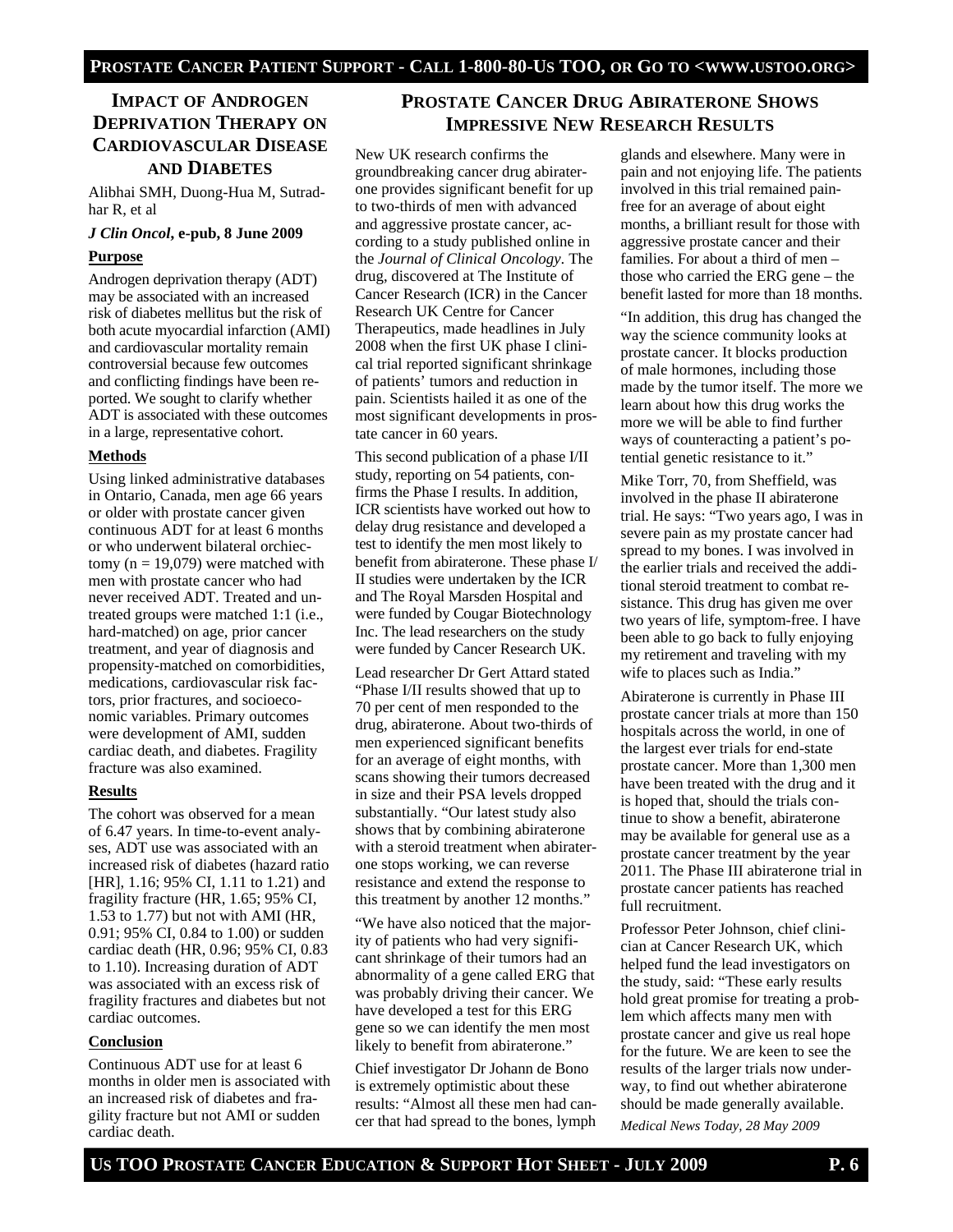Cautious excitement are the two words I think of as I read this month's *Hot-Sheet*. Excitement because this issue contains a number of articles with encouraging findings from ongoing research studies. I say cautious, however, because only one is ready for prime time usage at this time, a few others are getting close and several provide interesting data that may or may not ever become clinically useful.

 This plea for caution is partly the reason this column exists and is a recurring theme for several reasons. First, readers should be aware that just because a study is presented at a scientific meeting or published in a medical journal and then cited in the *HotSheet* does not mean that its conclusions are valid or applicable to men with prostate cancer. A supporting fact is less than 20% of meeting presentations actually get published in scientific journals in the ensuing five years. Reasons include that the quality of the studies are not good enough when critically evaluated by journal editors, or more extensive investigation fails to reproduce the earlier findings.

Another reason for caution is that even if a study does get published showing something works in a test tube or a mouse does not mean it will translate into a benefit when applied to patients. And even if something is observed in men, that does not mean it has useful implications. Therein lies a challenge; how should be counsel men when a study provides interesting information without the necessary proof it is really good for patient care?

The article that provides clinically useful information is based on a randomized study comparing short and long-term hormone therapy in combination with radiation therapy for men with locally advanced disease. An ongoing debate exists over the best duration of hormone therapy for men getting radiation. The problem with long-term treatment (3 years) is the potential side effects. Is three years absolutely the best choice? That cannot be determined without more studies like this one. However, this study does show that short term therapy is not as good as longer term treatment.

# **THE DOCTOR'S NOTE**

Dr. Gerald Chodak

Unfortunately, not enough doctors will become aware of this result and thus continue to use durations of hormone therapy that either are less effective or have not been properly studied. Support group members can help other newly diagnosed men by making them aware of the need to receive the extended duration of hormone therapy if tolerable.

Two other articles discuss exciting drugs getting closer to clinical utility, Abiraterone and OGX-011. A small phase II study using Abiraterone supports the earlier findings with this drug showing it is very active in men with advanced prostate cancer. The drug has a further impact on male hormone production even in men already castrated. The most important aspect of this finding is that is supports the value of conducting the vital phase III study which is needed before FDA approval is possible. This study is underway and the results will be anxiously awaited.

OGX-011 is another drug under investigation for hormone refractory prostate cancer in combination with Taxotere. Presently, even though Taxotere does improve survival, the average gain is relatively short so a large percentage of men choose not to receive it because of its side effects.OGX-011 may make men more open to chemotherapy because a recent study found a much greater improvement in survival when this drug is combined with Taxotere compared to Taxotere alone. This drug also needs to be studied in phase III to find out for sure that it works, but if confirmed could be a major step forward for helping men when hormone therapy is no longer effective.

And now onto the studies with interesting information of unknown benefit. Dr. Moyad has brought to our attention the results of a prospective study in men about to have a radical prostatectomy in which they were given a low fat diet or powdered flaxseed or both or neither. The study found a significant decrease in Ki-67, a marker associated with tumor growth in the men taking flaxseed.

Although the study is interesting and potentially valuable, I do not share Dr.

Moyad's enthusiasm for the significance of the result. Although flaxseed appears to have other health benefits, there is no evidence that this observation has any real implications for men with prostate cancer. That is not to say that it does not help patients nor that it might cause harm, only that this study does not support a recommendation that all prostate cancer patients start taking flaxseed to help their cancer.

Unfortunately, studies like this one are frequently cited by companies marketing herbs, vitamins and other supplements as 'scientific evidence' that these things work in order to get people to buy their products. Although men want quick answers to help their disease, caution is needed otherwise men will be taking a long list of potentially helpful agents without ever knowing they work and without knowing if there is a negative interaction with other medications that actually could have an adverse health impact.

Other studies needing much more work include the 6-gene blood test for prostate cancer, the restriction of carbohydrates in the diet, the implications of finding low tissue oxygen levels in prostate cancers for predicting recurrence and the use of Ferumoxtran-10 for distinguishing if lymph nodes do or do not have metastatic prostate cancer.

The latter has been under investigation for a number of years and the question is how useful it might be for patient care. What are the concerns about this report? First only 20% of the men tested showed positive tests and it is unclear how many tests were falsely negative. Secondly, there were 14 possible false positives and only 18 showing positive nodes exclusively outside the normal dissection area which is almost a coin flip (50:50). Thirdly, there is no evidence that radiating those lymph nodes outside the normal dissection area is beneficial, and lastly, it is unclear whether these men should have had surgery in the first place.

So, we must be patient while more work is done in these areas that provide the necessary information to determine if they can be helpful for men with prostate cancer.